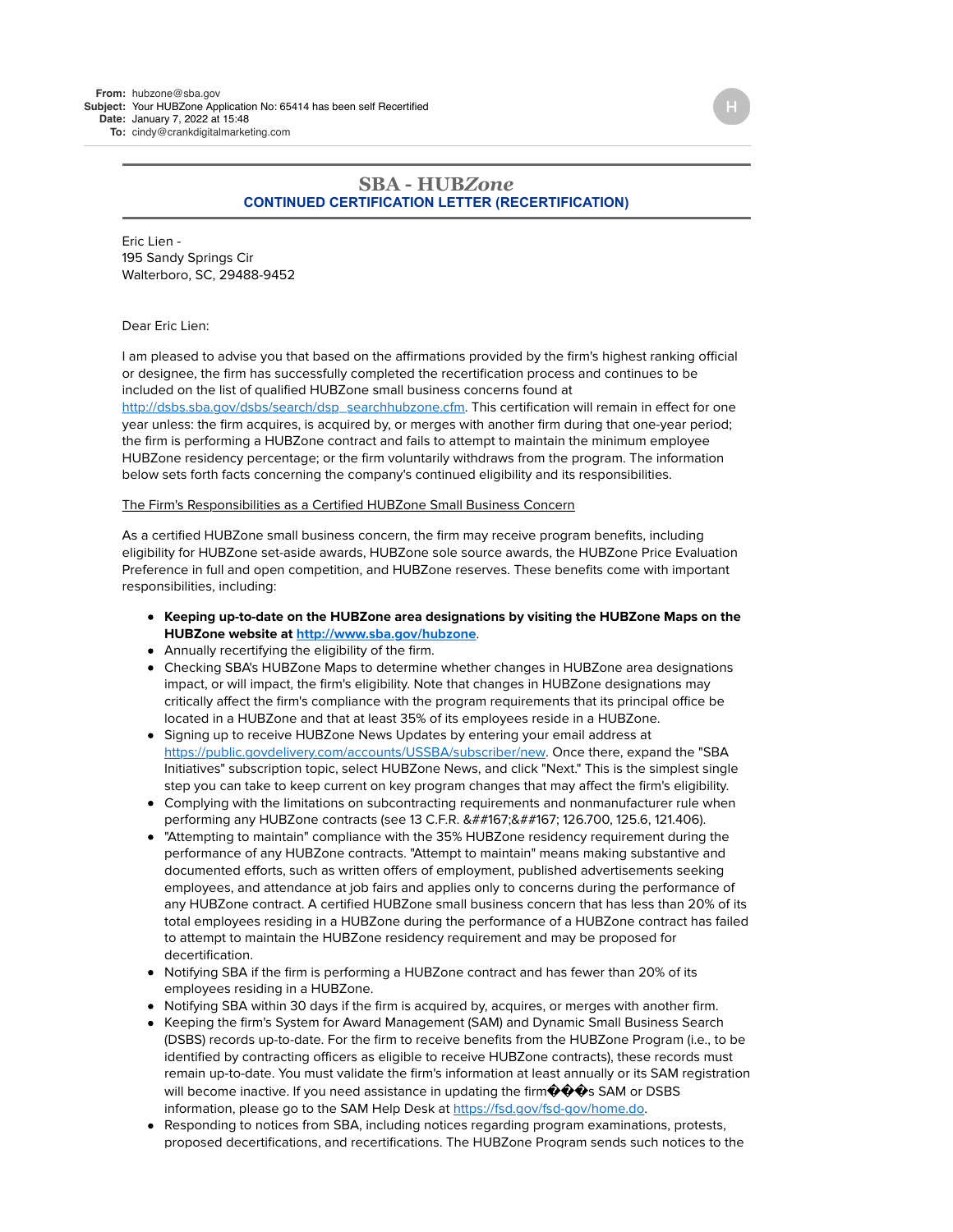proposed decertifications, and recertifications. The HUBZone Program sends such notices to the firm's email addresses on record in DSBS. If the firm fails to respond to these notices, SBA will propose the firm for decertification and may subsequently decertify it from the Program. Therefore, it is critical that you keep the firm's SAM and DSBS profiles current and check your email's SPAM folder to make sure that you are receiving emails from SBA.

## Note Regarding Redesignated Areas

In accordance with Section 1701 of the National Defense Authorization Act of 2018, areas that would have lost their HUBZone eligibility during 2018 and 2019, through expiration of their status as a redesignated area, will retain their HUBZone eligibility until December 31, 2021. For planning purposes, if the firm's principal office is located or some of its employees reside in such an area, you should consider actions to maintain program compliance after that date.

## Misrepresentation

By bidding on any Federal solicitation that is set-aside or reserved for certified HUBZone small business concerns or for which a HUBZone price evaluation preference will be applied, the firm's submission of that offer is deemed to be a representation to the United States that the company is a certified HUBZone small business concern in compliance with the HUBZone Program requirements. ANY FIRM FOUND TO HAVE WILLFULLY MISREPRESENTED ITS HUBZONE STATUS IN OBTAINING SUCH AN AWARD MAY BE SUBJECT TO A RANGE OF CIVIL AND CRIMINAL PENALTIES, TREBLE DAMAGES UNDER THE FALSE CLAIMS ACT, AND/OR SUSPENSION OR DEBARMENT FROM FEDERAL CONTRACTING.

## How to get the most out of the Program

Although the firm's status as a certified HUBZone SBC greatly improves its access to Federal awards, this certification does not guarantee contract awards. Your ability to research opportunities and competitively bid on them will be the key to your success in this program. I recommend you utilize the following additional web resources designed to help you maximize the Program's benefits:

- SBA's Government Contracting Classroom website, available at <http://www.sba.gov/gcclassroom>, provides valuable information on Federal contracting.
- **Contract Opportunities [\(https://beta.sam.gov/](https://beta.sam.gov/)) serves as a central listing for Federal procurement** solicitations to the public. The Federal Procurement Data System is a database accessible to the public at no cost and you may use it to learn about contract awards to businesses in various socioeconomic categories, including HUBZone. Please note that while your concern was approved under the primary North American Industry Classification System (NAICS) Code found in your firm  $\hat{\boldsymbol{\psi}}\hat{\boldsymbol{\psi}}\hat{\mathbf{s}}$  SAM and DSBS profiles, you may be awarded contracts under other NAICS Codes, as long as your firm meets the applicable size standard and is determined to be responsible to perform the required work. You may benefit from researching and identifying potential HUBZone contracting opportunities outside your firm's primary NAICS code.

We wish you the best of luck as a certified HUBZone small business concern - your success will help improve the economic future of the HUBZones in which the firm operates. If at any time you have any questions about the Program or how SBA may be able to support your business objectives, the HUBZone Office offers assistance via an interactive conference call where we can respond to general questions and concerns in real-time. For additional information, visit our website at<http://www.sba.gov/hubzone> or contact the HUBZone Help Desk at [HUBZone@sba.gov](mailto:HUBZone@sba.gov).

Respectfully, SBA

Bruce D Purdy Deputy Director Office of HUBZone Program U.S. Small Business Administration

Email: [HubZone Helpdesk](mailto:hubzone@sba.gov)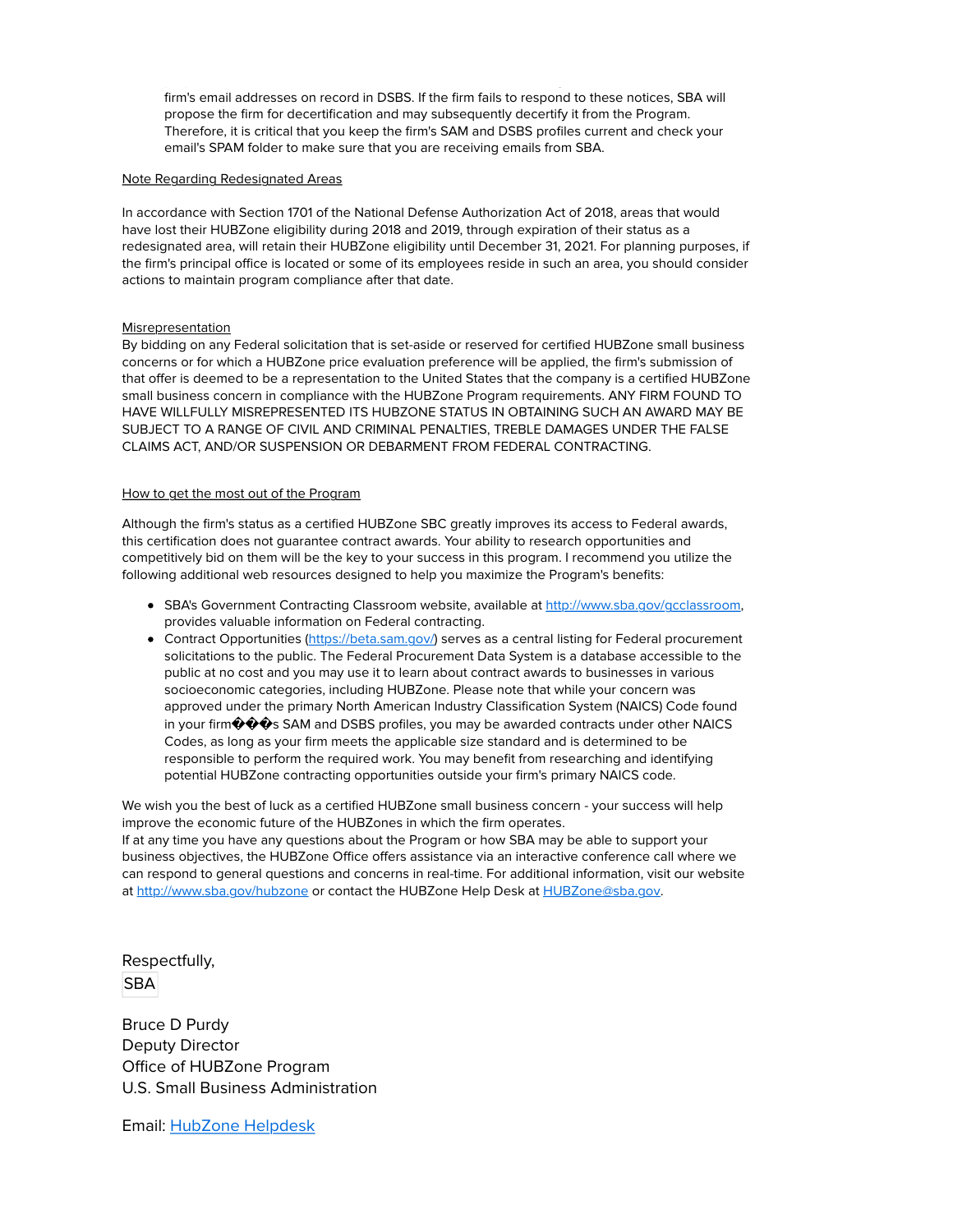

#### **U.S. SMALL BUSINESS ADMINISTRATION WASHINGTON, DC 20416**

Original Certification Date:01/11/2021

Cynthia Newman - Managing member CRANK MARKETING GROUP LLC 195 Sandy Springs Cir, Walterboro, SC, 29488-9452

Dear Cynthia Newman:

Congratulations! Welcome to the HUBZone Program!

I am pleased to advise you that effective this date, CRANK MARKETING GROUP LLC has been approved for certification as a "certified HUBZone small business concern.". The firm is now eligible for HUBZone opportunities and will be included on the list of certified HUBZone small business concerns found at

.sba.gov/dsbs/search/dsp\_searchhubzone.cfm. This certification will remain in effect for one year, unless: the firm acquires, is acquired by, or merges with another firm during that one-year period; the firm is performing a HUBZone contract and fails to attempt to maintain the minimum employee HUBZone residency requirement; or the firm voluntarily withdraws from the program. The information below sets forth requirements concerning the company's continued eligibility and its responsibilities.

### The Firm's Responsibilities as a Certified HUBZone Small Business Concern

As a certified HUBZone small business concern, the firm may receive program benefits, including eligibility for HUBZone set-aside awards, HUBZone sole source awards, the HUBZone Price Evaluation Preference in full and open competition, and HUBZone reserves. These benefits come with important responsibilities, including:

- Keeping up-to-date on the HUBZone area designations by visiting the HUBZone Maps on the HUBZone website at <http://www.sba.gov/content/hubzone-maps>.
- Annually recertifying the eligibility of the firm.
- Checking SBA's HUBZone Maps to determine whether changes in HUBZone area designations impact, or will impact, the firm's eligibility. Note that changes in HUBZone designations may critically affect the firm's compliance with Program requirements that its principal office be located in a HUBZone, and/or that at least 35% of its employees reside in a HUBZone.
- Signing up to receive HUBZone News Updates by entering your email address at <u>http://www.sba.gov/content/hubzone-maps</u>. Once there, expand the "SBA Initiatives"<br>subscription topic, select HUBZone News, and click "Next." Th eligibility.
- Complying with the limitations on subcontracting requirements and nonmanufacturer rule when performing any HUBZone contracts (see 13 C.F.R. §§ 126.700, 125.6, 121.406).
- "Attempting to maintain" compliance with the 35% HUBZone residency requirement during the performance of any HUBZone contracts. "Attempt to maintain" means making substantive and documented efforts, such as written offers of employment, published advertisements seeking employees, and attendance at job fairs and applies only to concerns during the performance of any HUBZone contract. A certified HUBZone small business concern that has less than 20% of its total employees residing in a<br>HUBZone during the performance of a HUBZone contract has faile
- Notifying SBA if the firm is performing a HUBZone contract and has fewer than 20% of its employees residing in a HUBZone.
- Notifying SBA within 30 days if the firm is acquired by, acquires, or merges with another firm.
- Keeping the firm's System for Award Management (SAM) and Dynamic Small Business Search (DSBS) records up-to-date. For the firm to receive benefits from the HUBZone Program (i.e., to be identified by contracting officers as eligible to receive HUBZone contracts and to be paid under any such contracts), these records must remain up-to-date. You must validate the firm's information at least annually or its SAM registration will become inactive. If you need assistance in updating the firm's SAM or<br>DSBS information, please go to the SAM Help D
- it from the Program. Therefore, it is critical that you keep the firm's SAM and DSBS profiles current and check your email's SPAM folder to make sure that you are receiving emails from SBA.

Note: In accordance with Section 1701 of the National Defense Authorization Act of 2018, areas that would have lost their HUBZone eligibility during 2018 and 2019, through expiration of their status as a redesignated area, will retain their HUBZone eligibility until December 31, 2021. For planning purposes, if the firm's principal office is located or some of its employees reside in such an area, you should consider actions to maintain program compliance after that date.

**ATTENTION:** SBA determined that there was no clear line of fracture between the firm and its affiliate(s). As a result, SBA considered the employees of the affiliate(s) to be employees of the HUBZone small business in order to conclude that the HUBZone small business meets the 35% HUBZone residency and principal office requirements. The<br>affiliate(s) is/are NOT HUBZone certified businesses; only compliance with the HUBZone program. In addition, the HUBZone SBC must comply with the contract performance requirements that are delineated in 13 CFR § encourage you to listen to the [Employment and Affiliation in the HUBZone Program webinar](https://youtu.be/DLCEjoRDDoQ) so that you can learn more about how affiliated businesses are treated.

No clear line of fracture was found between Crank Marketing Group LLC and its affiliate Holger Obenaus Photography LLC. Therefore, both firms were aggregated to determine if combined that it meets the PO and 35% requirement. After review of the totality of information- it was determined that the firm meets the PO and 35% requirements.

ATTENTION: The firm's principal office address is currently in a HUBZone redesignated area. In order to maintain the certification you must analyze how the ending of the HUBZone designation for this area impacts the firm's principal office and 35% employee HUBZone residency requirements. The HUBZone Program will propose decertification of the firm on or after the date the area's redesignation ends. For more information, review the ['Maintaining Certification; Decertification'](https://www.sba.gov/content/frequently-asked-questions#maintaining) section of the Frequently Asked Questions.

The firm's principal office is located at 195 Sandy Springs Cir, Walterboro, SC 29488, USA 32.914357°, -80.728474° The geographical eligibility of this location is and will expire on<br>December 31, 2021, affecting the firm's area may also affect compliance with the requirement that at least 35% of the firm's employees reside in a HUBZone.

Additional information about the program is available in the SBA YouTube channel at<https://www.youtube.com/user/sba>. You might be particularly interested in the following webinars, recorded in February and March 2018:

- 
- HUBZone Contracting: Make the Federal Government Your Customer <u>https://youtu.be/LA0LKY5KTtE</u><br>HUBZone Joint Ventures: How to Partner with Other Companies for <u>HUBZone Contracts https://youtu.be/ZBJfs2h-w3Q</u>
- HUBZone Protests and Appeals https://youtu.be/LgBGMt-ge
- Continued HUBZone Compliance: How to Maintain Your HUBZone Certification [https://youtu.be/\\_gKBw-XjvIg](https://youtu.be/_gKBw-XjvIg)
- Employment and Affiliation in the HUBZone Program<https://youtu.be/DLCEjoRDDoQ>
- Understanding How HUBZones are Designated <https://youtu.be/k0j9AniLTdI>